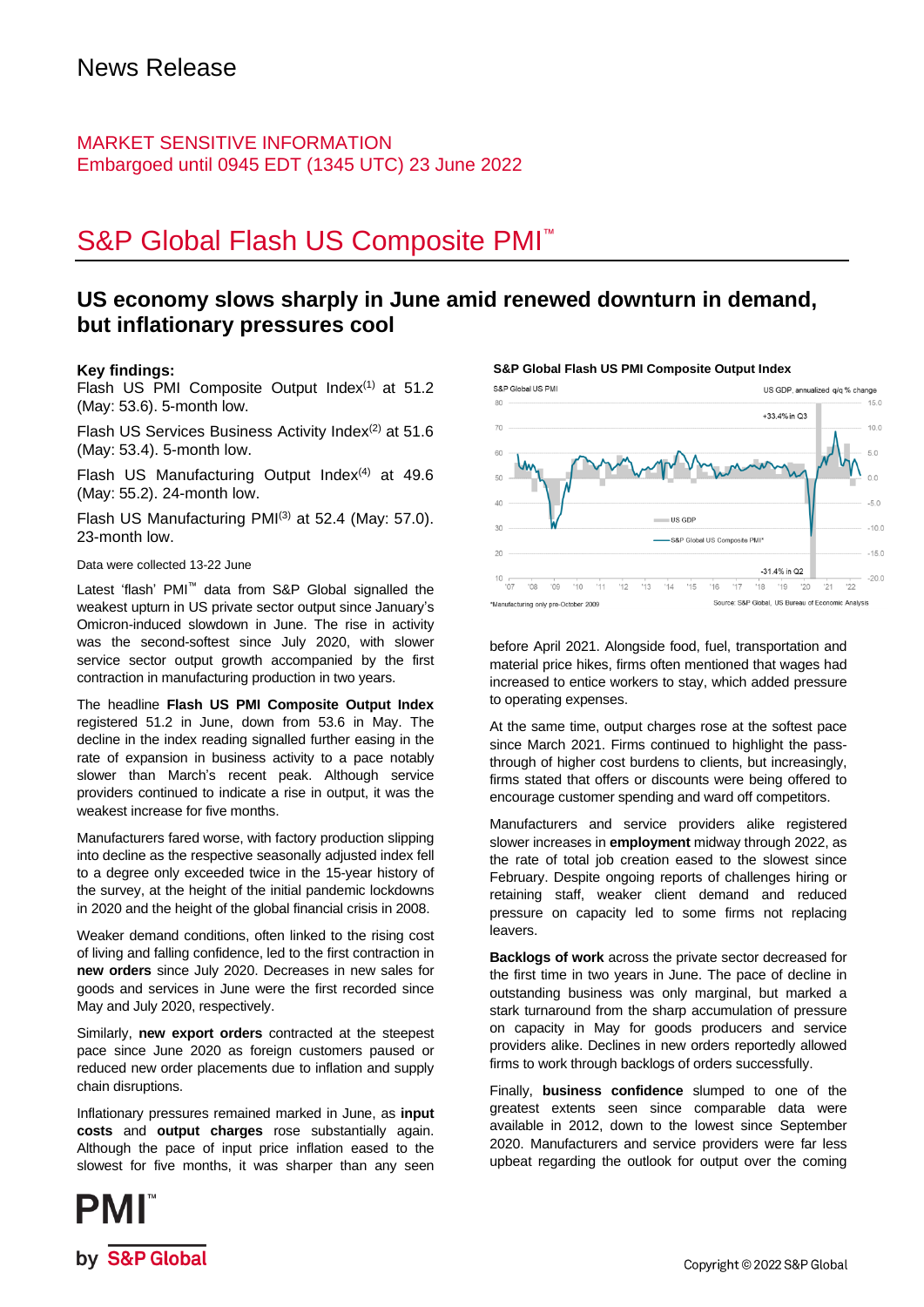## News Release

year than in May, principally amid inflationary concerns and the further impacts on customer spending as well as tightening financial conditions.

#### **S&P Global Flash US Services PMI™**

At 51.6 in June, down from 53.4 in May, the **S&P Global Flash US Services Business Activity Index** signalled another softening in the rate of output expansion at service providers. The pace of increase was the slowest since January's Omicron-induced slowdown and only modest overall.

Weaker growth in business activity was driven by a solid fall in new orders. Client demand dropped for the first time since July 2020, and at the steepest pace for over two years. Total new sales were also weighed down by the quickest decrease in new export orders since December 2020.

Average cost burdens increased at a marked pace in June, as supplier, material, fuel, transportation, and wage bills soared again. The rate of input price inflation was the softest for five months and eased notably from May, but was much quicker than the series average. Similarly, the pace of output charge inflation softened and was the slowest since March 2021. Although firms continued to pass-through hikes in costs to clients, some mentioned concessions were made to customers.

Service providers signalled a notable change in pressure on capacity during June, as backlogs of work fell for the first time in two years. As a result, the rate of job creation eased to the softest in four months.

Meanwhile, inflationary pressures, hikes in interest rates and weaker client demand all dampened service provider expectations for output over the coming year. Sentiment remained positive, but was at its lowest level since September 2020.

#### **S&P Global Flash US Manufacturing PMI™**

At 52.4 in June, down from 57.0 in May, the **S&P Global Flash US Manufacturing PMI** indicated a slower improvement in operating conditions across the goodsproducing sector. The overall upturn was the weakest for almost two years as contractions in output and new orders weighed on the headline figure.

Declines in production and new sales were driven by weak client demand, as inflation, material shortages and delivery delays led some customers to pause or lower their purchases of goods. The falls were the first since the depths of the pandemic in mid-2020, and were accompanied by a renewed decrease in foreign client demand.

Average cost burdens continued to rise substantially and at a historically elevated pace in June. Hikes in vendor, material and fuel prices all spurred on inflation. Nonetheless, the rise in input prices was the slowest since April 2021. At the same time, efforts to entice customers to



Vendor performance deteriorated to the least marked extent since January 2021 in June. That said, weaker client demand led to a contraction in input buying and reduced efforts to stockpile materials and finished goods.

In line with a renewed fall in backlogs of work, manufacturers expanded their workforce numbers at the softest pace since February. Firms were able to work through their outstanding business as new orders declined.

Lastly, goods producers registered the lowest degree of confidence in the outlook for output over the coming year for 20 months in June. Despite hopes that demand will improve and investment increase, concerns regarding inflation, interest rates, supply chain disruption and the health of the wider economy weighed on expectations.

Commenting on the flash PMI data, **Chris Williamson**, Chief Business Economist at S&P Global Market Intelligence said:

*"The pace of US economic growth has slowed sharply in June, with deteriorating forward-looking indicators setting the scene for an economic contraction in the third quarter. The survey data are consistent with the economy expanding at an annualized rate of less than 1% in June, with the goods-producing sector already in decline and the vast service sector slowing sharply.* 

*"Having enjoyed a mini-boom from consumers returning after the relaxation of pandemic restrictions, many services firms are now seeing households increasingly struggle with the rising cost of living, with producers of non-essential goods seeing a similar drop in orders.* 

*"There has consequently been a remarkable drop in demand for goods and services during June compared to prior months.*

*"Businesses have become much more concerned about the outlook as a result of the rising cost of living and drop in demand, as well as the increasingly aggressive interest rate path outlined by the Federal Reserve and the concomitant deterioration in broader financial conditions. Business confidence is now at a level which would typically herald an economic downturn, adding to the risk of recession.*

*"A corollary of the drop in demand was less pressure on prices, with the survey's inflation gauges for firms' costs and their selling prices falling sharply in June to suggest that, although still elevated, price pressures have peaked."*